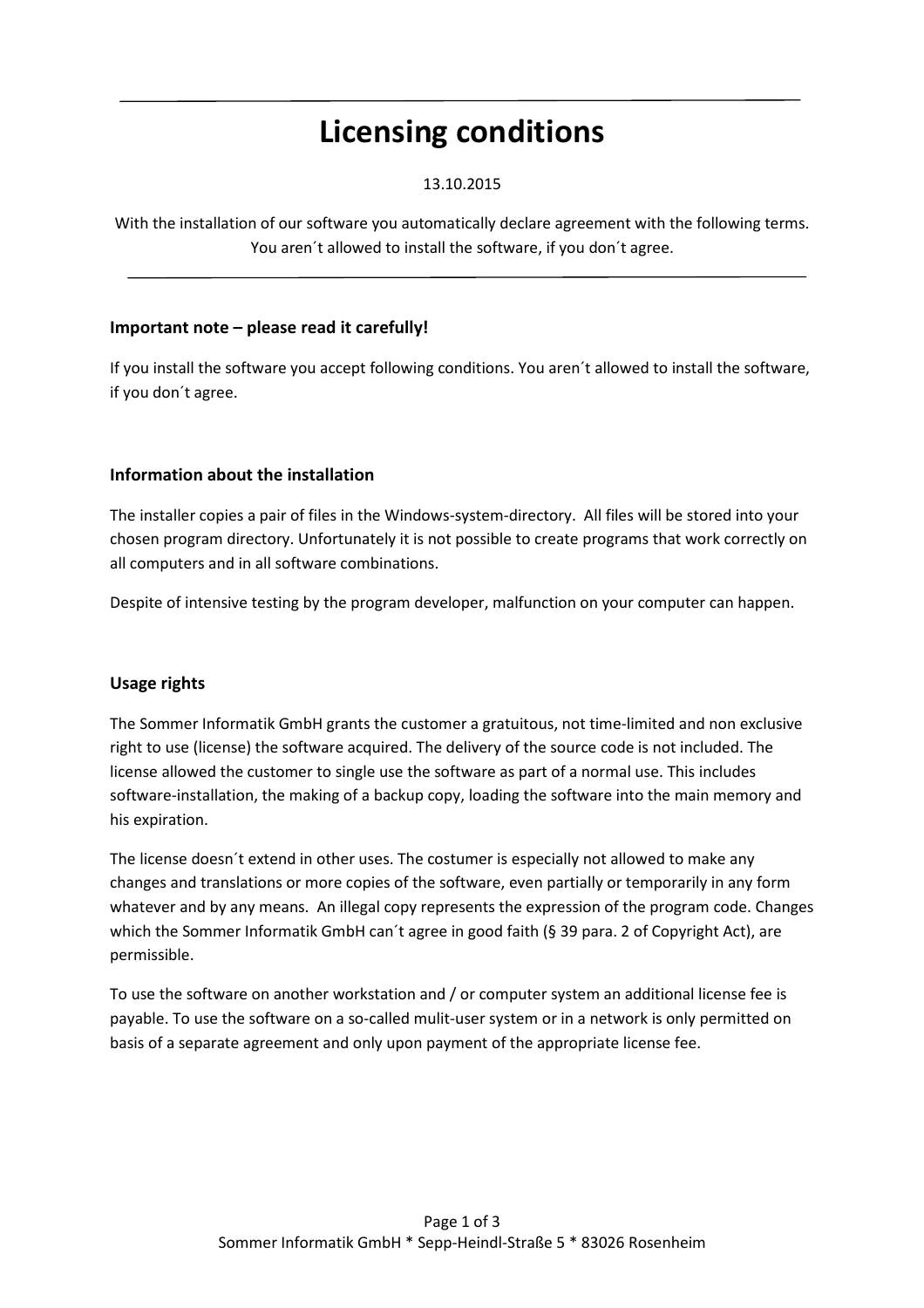# **Copyright**

This program enjoys the protection of the copyright and the international Copyright Agreement.

Changes on the program or using a part of the program outside the intended purpose aren´t allowed. The customer isn´t allowed to rent or lease the software. A transmission of the license on the software to a third is only after prior information of the Sommer Informatik GmbH and only then permitted, if the third person written declares their agreement to this conditions and the customer no copies of the software (inclusive any previous versions) retains. The customer isn´t allowed to reverse engineer, decompile or disassembliere the software. By the way remain §§ 69d, 69e UrhG unaffected.

Results and expressions which have been created with the software may only be published stating the licensor and the program.

## **Warranty**

The Sommer Informatik GmbH ensures – according to the regulations of the §§ 434 ff BGB - that the software has been consistent with the information provided by the specifications and created with due care and skill. Nevertheless, given the current state of the art, complete exclusion of software errors isn´t possible. We can´t give a guarantee for a perfect software. Under the guarantee covered only those defects that significantly restrict the usability of the software.

The Sommer Informatik GmbH is fault of the software, which impair the intended use not only irrelevant rectify. The error correction shall be made at the option of the Sommer Informatik GmbH depending on the importance of the fault, by providing an improved software version or through instructions for the disposal or for bypassing the effects of the error. The customer is obliged to accept the offered software update as a part of the correction of error, unless this leads to unreasonable adapt and change problems for him. The warranty period is 12 months from the software delivery.

#### **Liability**

We are liable for damages that are created by missing from warranted characteristics, as well as damage, that we intentionally or gross negligence cased.

We aren´t liable for damages that were cased light careless. In case of negligent breach of contract for directed damage, are we liable up to the amount of the license fee paid by the customer. Liability for indirect or consequential damages (including lose of profits and production) is excluded.

This doesn´t apply if the defect was fraudulently or with gross negligence by us. Furthermore, we assume no responsibility for the achievement of customer standards or for the achievement of customer-specific needs, unless we have given an assurance in relation of these properties.